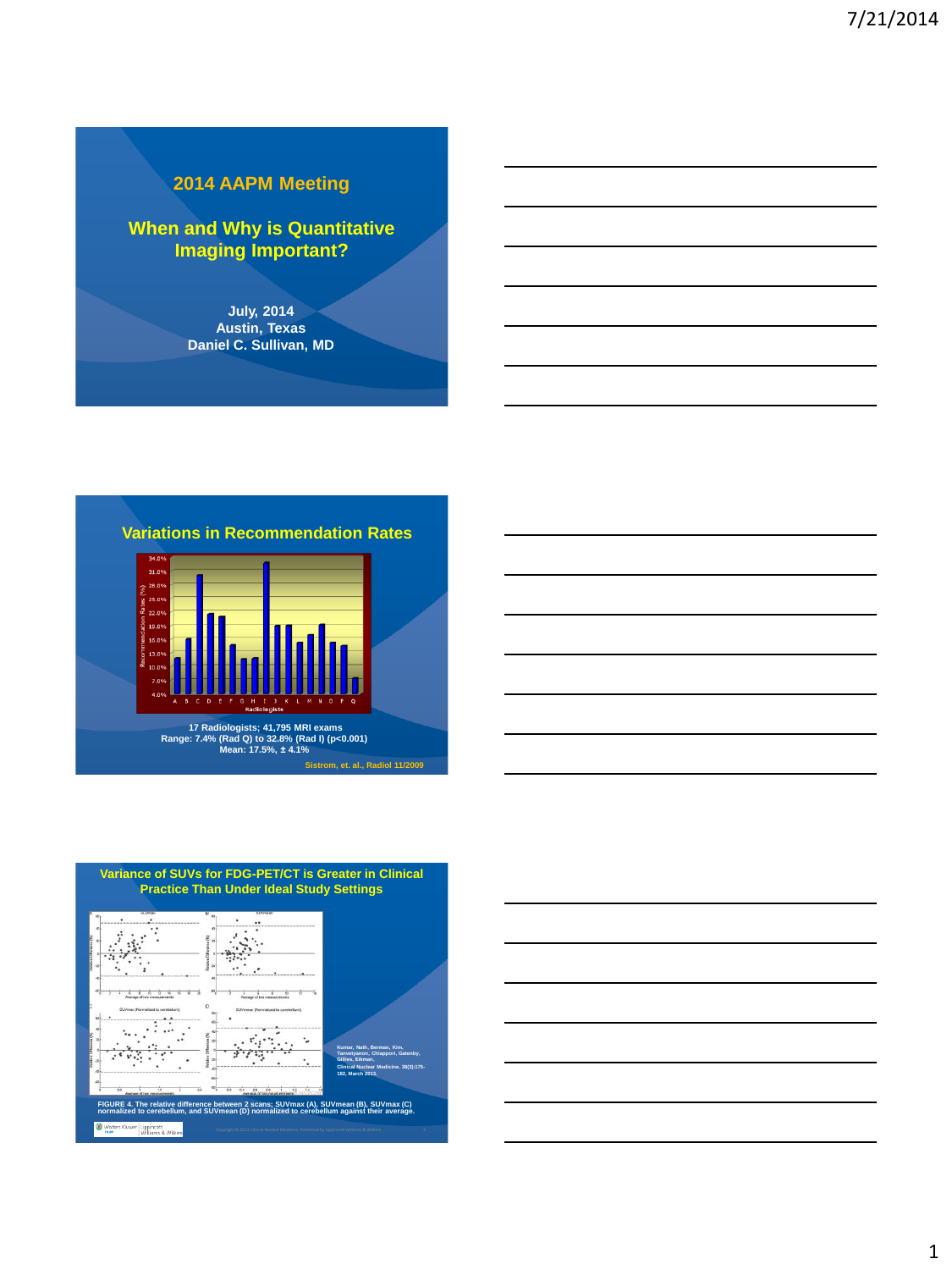

| <u> 1989 - Johann Stoff, deutscher Stoff, der Stoff, der Stoff, der Stoff, der Stoff, der Stoff, der Stoff, der S</u> |  |  |
|-----------------------------------------------------------------------------------------------------------------------|--|--|
| <u> 1989 - Johann Stoff, amerikansk politiker (* 1989)</u>                                                            |  |  |
| <u> 1980 - Johann Barn, amerikansk politiker (d. 1980)</u>                                                            |  |  |
| <u> 1989 - Johann Stoff, deutscher Stoff, der Stoff, der Stoff, der Stoff, der Stoff, der Stoff, der Stoff, der S</u> |  |  |
|                                                                                                                       |  |  |

## **Editorial Comment:**

- **"Individual patients, referring physicians, and society as a whole cannot possibly accept this degree of variability."**
- **"…variation in reporting can lead to confusing recommendations to referring physicians on the same patient, eroding referrer confidence and jeopardizing referrals.**
- **…further expose radiology as a root cause of unnecessary increases in health care costs."**

**Macari & Megibow, Radiol, Apr 2011**

## **Premise**

- **Variation in clinical practice results in poorer outcomes and higher costs.**
- **One approach to reduce variability in radiology is to extract objective, quantitative data from scans.**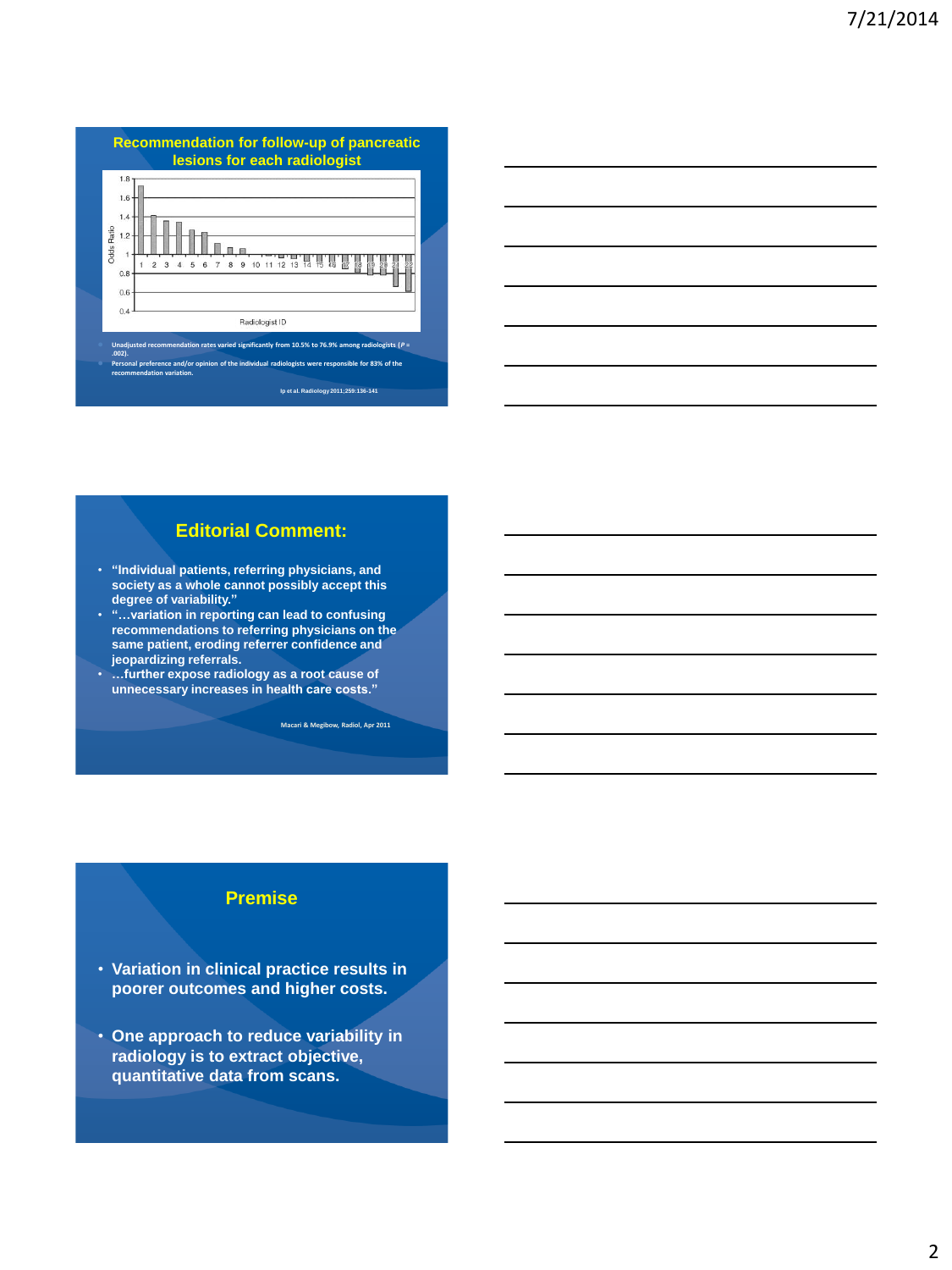

## **QI in Healthcare is Not New**

- **OB Ultrasound**
- **Vascular (carotid stenosis)**
- **Cardiac (EF, Pressure gradients)**
- **Cancer (RECIST, etc.)**
- **Orthopedics (angle measurements, etc.)**

## **Biomarkers**

**NIH Workshop definition (1999): A characteristic that is objectively measured and evaluated as an indicator of normal biologic or pathogenic processes or pharmacological responses to a therapeutic intervention.**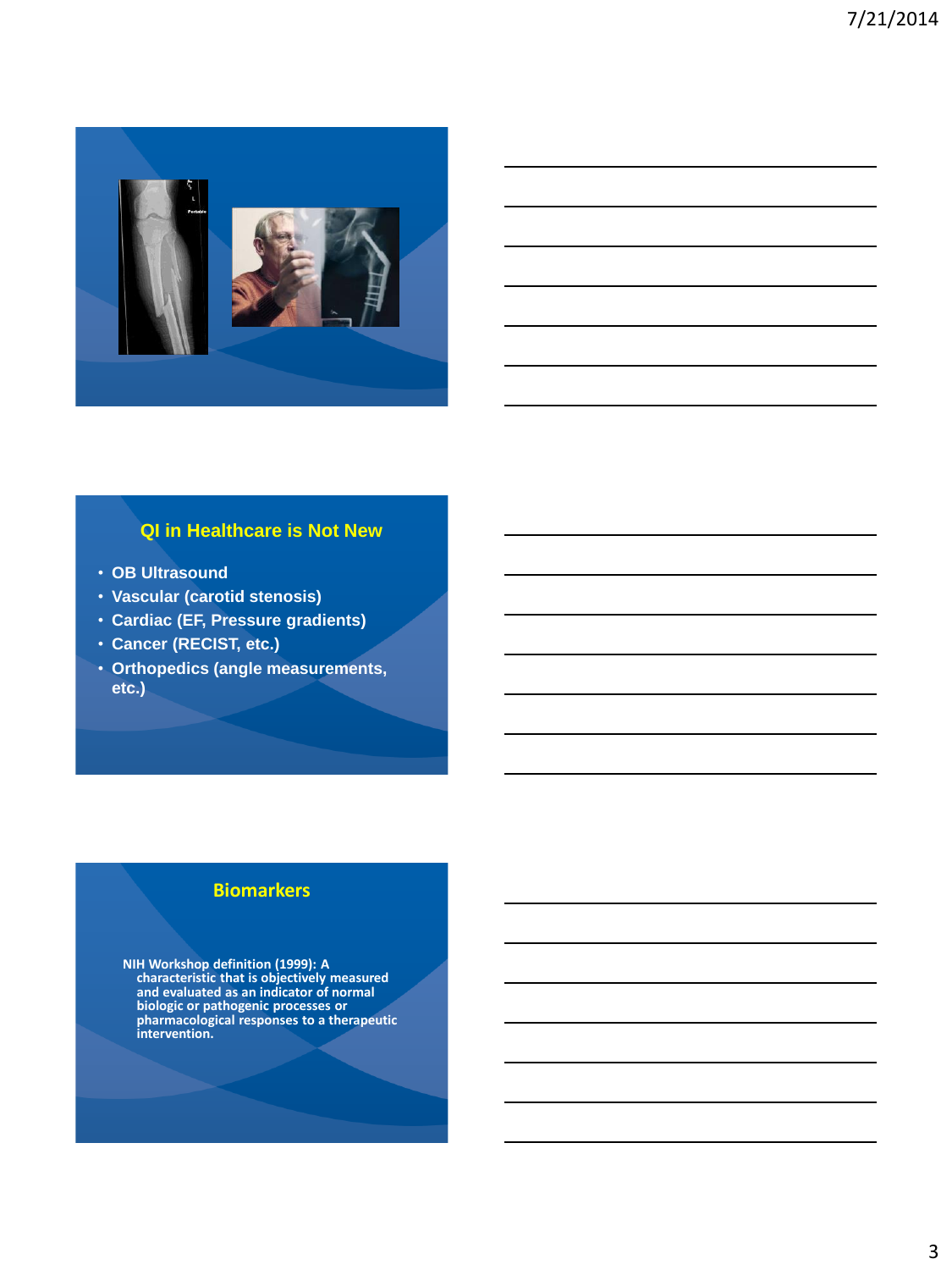## **Biomarkers**

**NIH Workshop definition (1999): A characteristic that is objectively measured and evaluated as an indicator of normal biologic or pathogenic processes or pharmacological responses to a therapeutic intervention.**

### **Biomarkers**

**NIH Workshop definition (1999): A characteristic that is and evaluated as an indicator of normal biologic or pathogenic processes or pharmacological responses to a therapeutic** 

# **QIBA Metrology Project Co-Chairs: Nancy Obuchowski, David Raunig, Larry Kessler**

**GOAL: Improve study design and analysis of QIB studies by**

- **1. Standardizing terminology**
- **2. Identifying relevant performance metrics**
- **3. Developing methods for algorithm comparison**

**Five-paper series on study design and statistical methods for QIBs has been submitted to**  *Statistical Methods in Medical Research* **(SMMR)**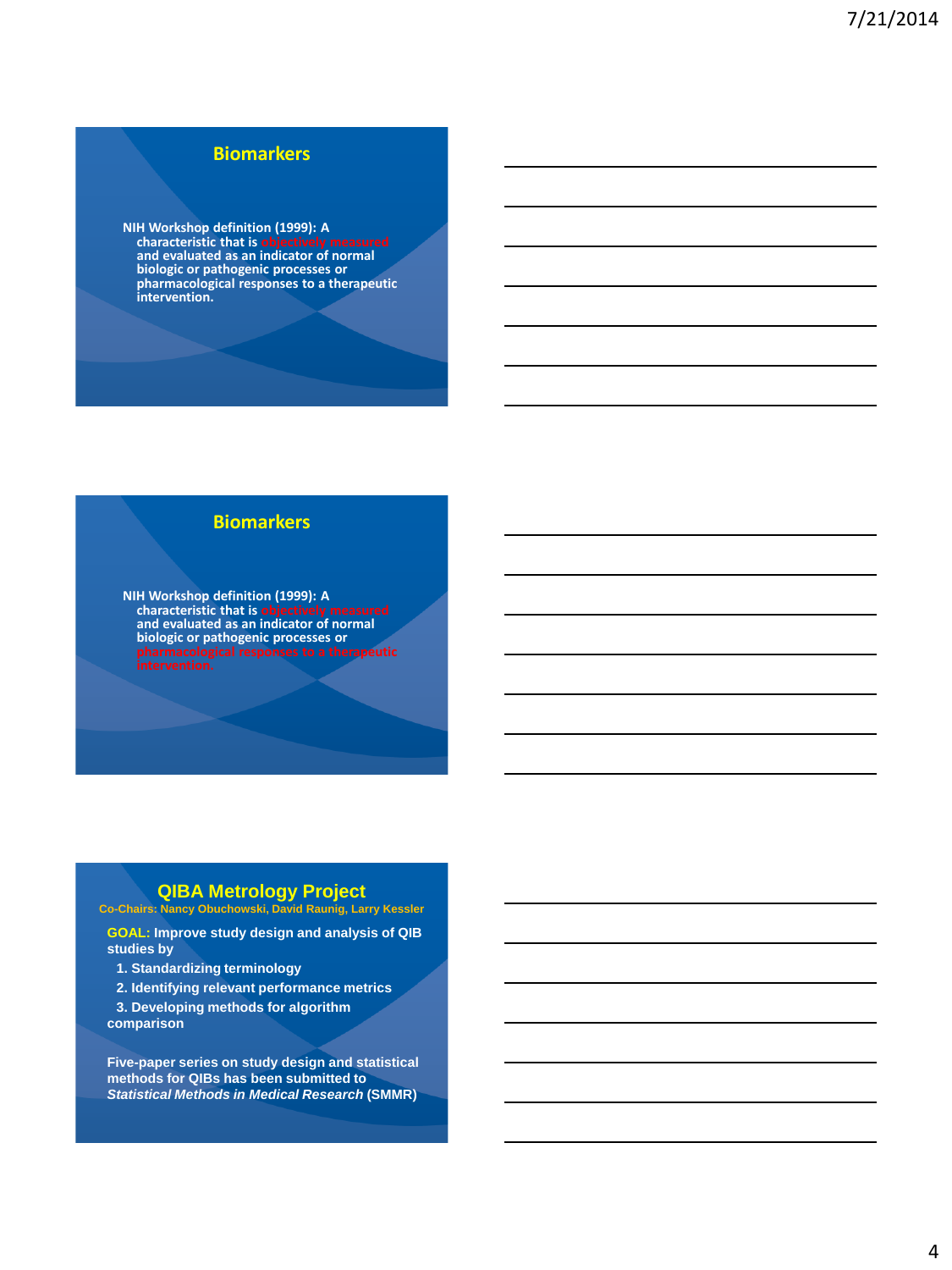## **Types of Variables (Stevens, 1946)**

- 
- 
- 
- 

#### **Types of Variables (Stevens, 1946)**

• **Ratio: ratios are meaningful; Tumor volume, PET SUV** • **Interval: differences are meaningful, but ratios are not; lung densitometry**

• **Ordinal: order of values has meaning, but actual values do not; Bi-Rads**

• **Nominal: numbers are assigned for convenience, but neither the order nor the values have meaning; Feature categories**

#### **What imaging measures are needed in clinical practice: COPD**

#### **Detect emphysema**

- **Quantify**
- **Determine progression**
- **Subtypes**
- **Detect airways disease**
	- **Quantify**
	- **Determine progression**
	- **Subtypes??**

**Stephen Rennard, MD Omaha**



**types**

 $\bullet$  $\mathbf{F}$ 

**Edwin Silverman, MD, PhD James Crapo, MD Boston Denver Co-PIs, COPDGene Study, NHLBI**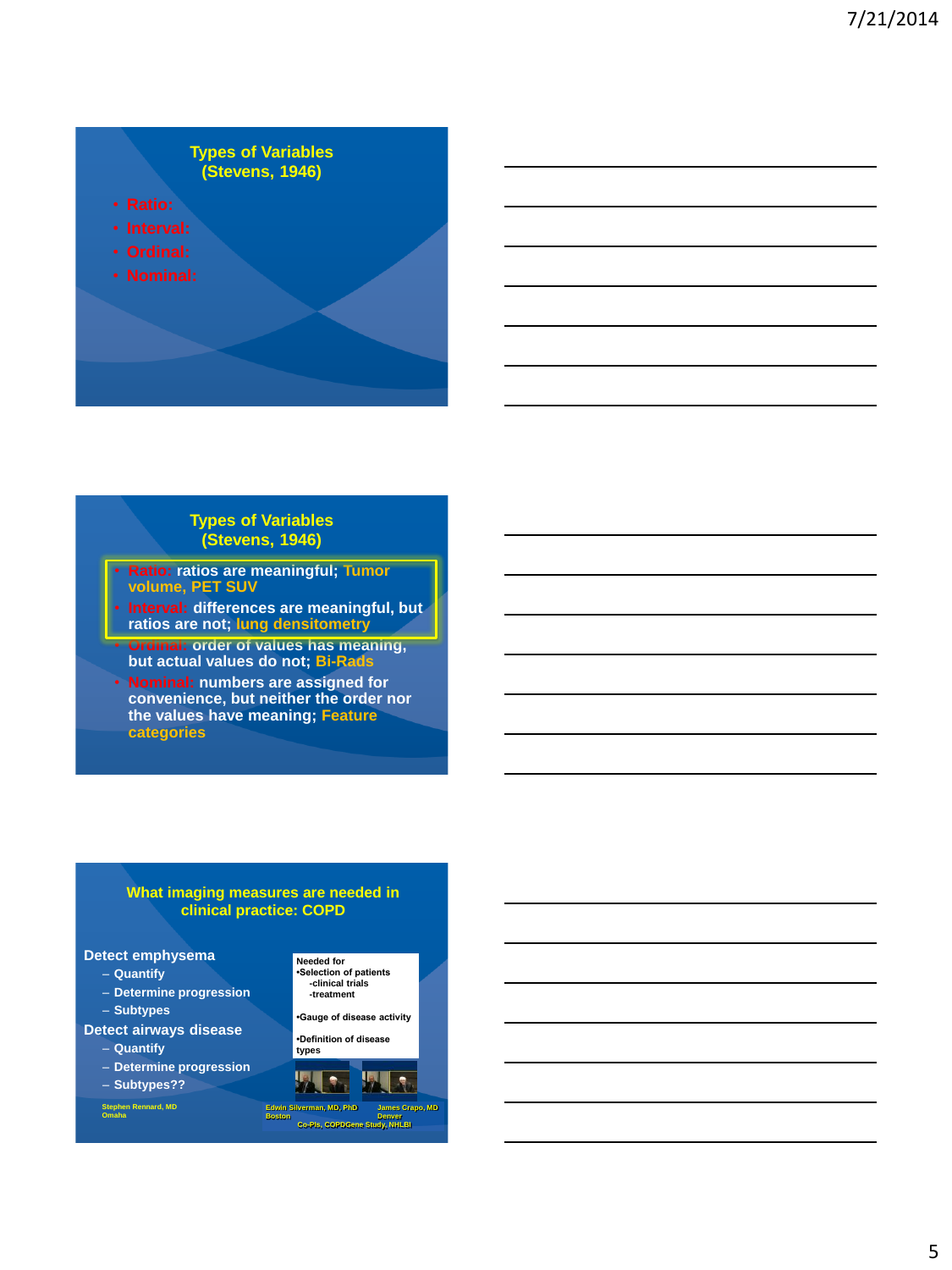## **ATS Policy Statement**

**An Official Research Policy Statement of the American Thoracic Society/European Respiratory Society: Standards for Quantitative Assessment of Lung Structure**

- Advances in CT technology have reduced the time<br>for whole lung imaging to 5 to 10 seconds, fueling a<br>growing demand for rigorous validation of CT-<br>derived quantitative measures in application to<br>drug/device discovery as
- **outcomes assessment.** • **With the rapid progress in genome-wide searches, there is an additional need to use these quantitative measures along with characteristic pathology to establish disease phenotypes and to identify gene associations.**
- **412 AMERICAN JOURNAL OF RESPIRATORY AND CRITICAL CARE MEDICINE VOL 181 2010**



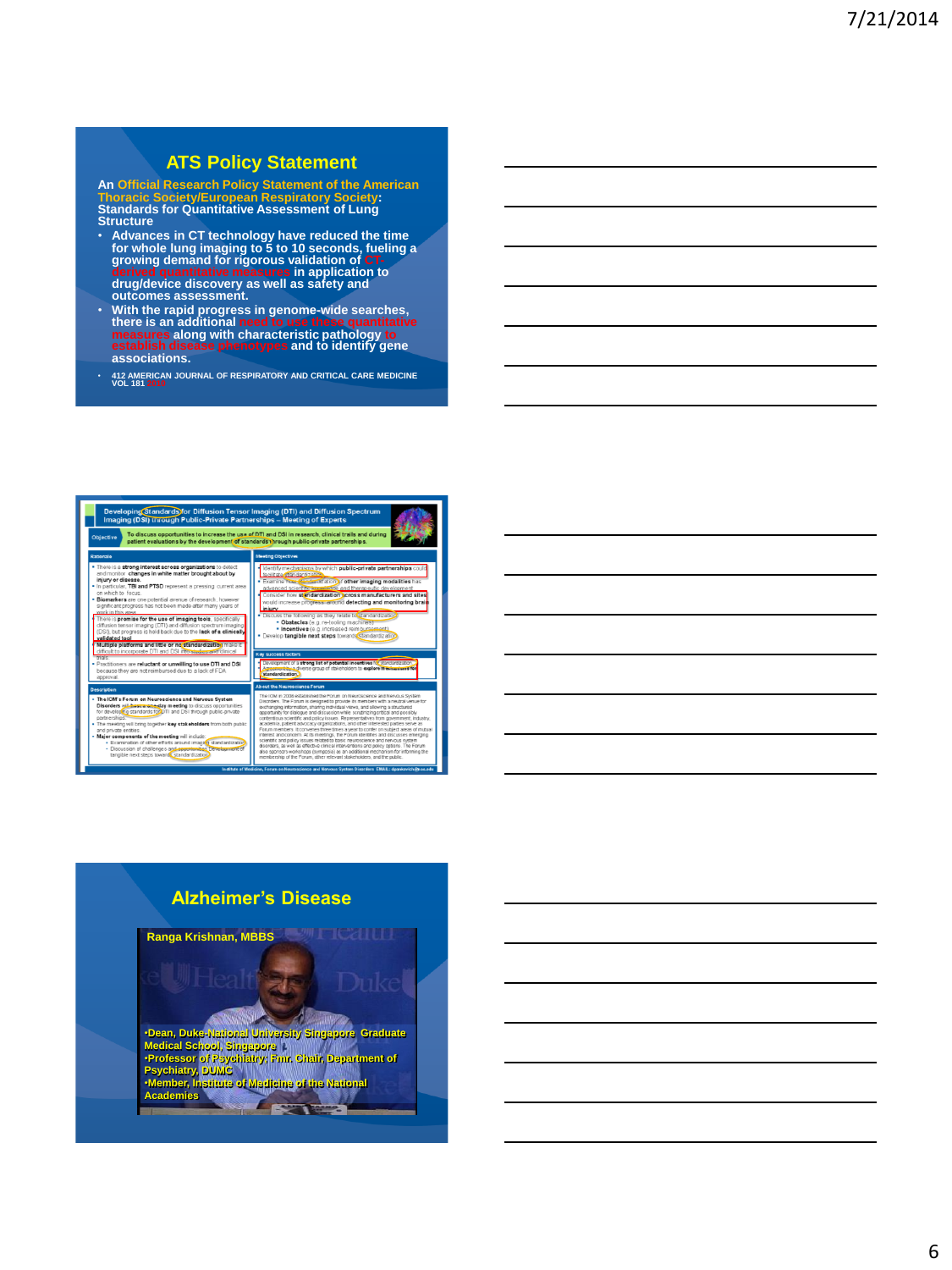## **Amyloid PET Imaging Agents**

## **FDA PRESS RELEASE: April 10, 2012**

- **FDA approves imaging drug Amyvid**
- **"…images should be interpreted only by healthcare professionals who successfully complete a special training program developed by the manufacturer."**

## **Brain Disorders**

- **Report: 119 meds for addictive, mental illnesses are under development (under FDA review or in clinical trials). They include 15 drugs for attentiondeficit/hyperactivity disorder, 20 for substance abuse and addictive disorders, 29 for depression and 36 for schizophrenia. The National Institute of Mental Health said approximately 13.6 million Americans have serious mental disorders, which cost over \$317 billion annually in disability benefits, care costs and lost earnings.**
- **Disorders of Thoughts, Emotions or Behaviors.**

## **CT Lung Ca Screening: MEDCAC "Low Confidence" Vote (Apr 2014)**

**Among the concerns:**

- **Consistency (Need for standardization)**
- **False positives (Need for objective interpretations)**